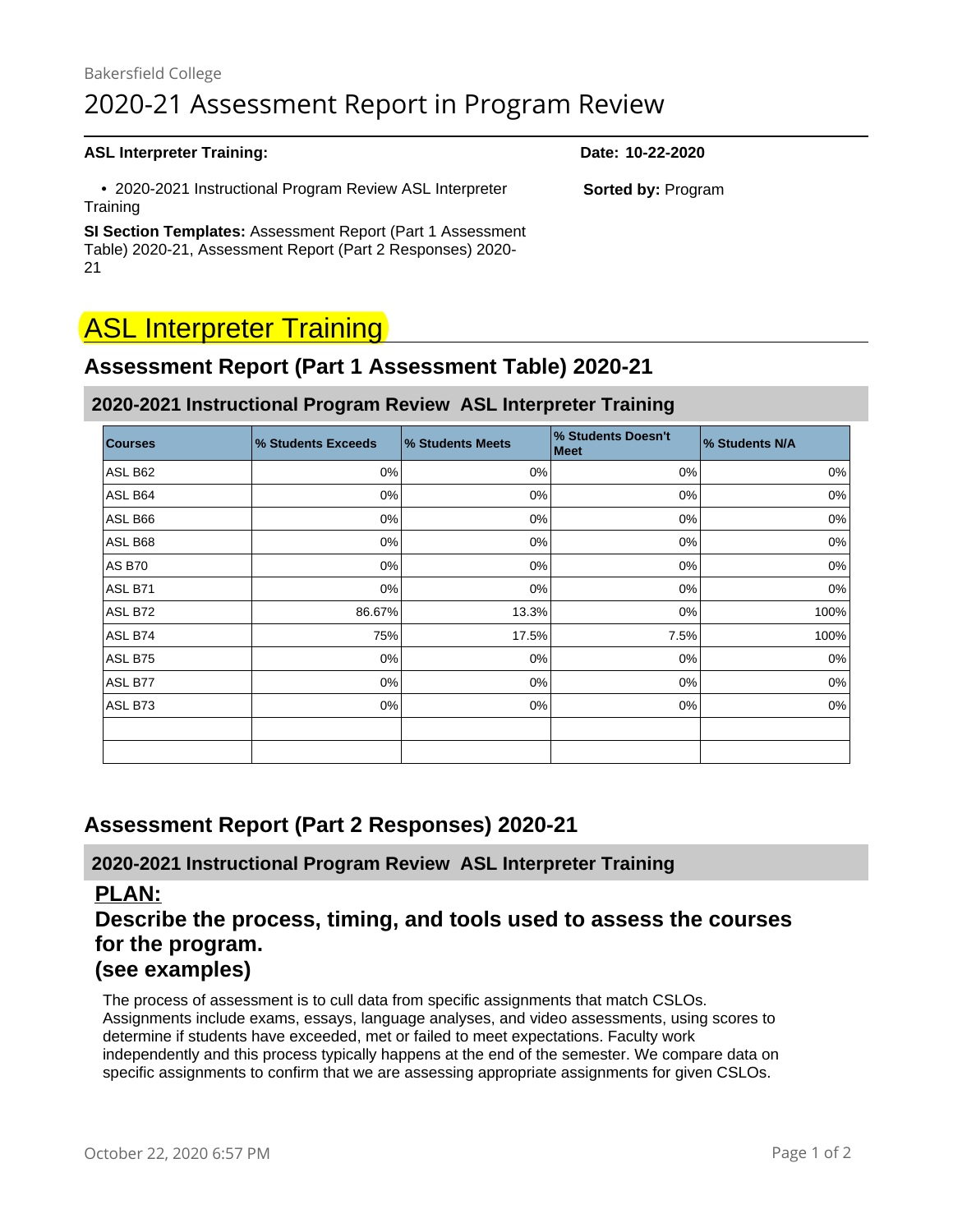# **REFLECT: Based on the SLO performance data listed in the table, describe both the strengths and weaknesses of the program. ([see examples\)](https://committees.kccd.edu/sites/committees.kccd.edu/files/AssessmentReport-Reflect.pdf)**

What assessment is shown reveals that students are doing well in our program with the overwhelming majority of students exceeding or meeting expectations. Our department has consistently met the goal of a success rate exceeding 70%. At this time, due to the limited amount of assessment data collected, our findings are necessarily limited. Weaknesses in the program include lack of follow-up with program completers and a lack of a tutoring pool for our specialized field. Although approved for a lab, the campus has been unsuccessful in securing space for such a learning environment. This lack of a dedicated lab is a profound program weakness robbing students of specialized learning opportunities outside of class and putting our program out of step with established industry best practices.

# **REFINE:**

# **Summarize the changes that discipline faculty plan to implement based on the program's strengths and weaknesses listed above. ([see examples\)](https://committees.kccd.edu/sites/committees.kccd.edu/files/AssessmentReport-Refine_0.pdf)**

The program's two faculty members will undertake a more comprehensive approach to collecting assessment data in a timelier fashion. Our meetings will be geared more to collecting data for formal assessment. We will continue to work towards securing a dedicated space for our lab. If successful, this will open an opportunity to provide native language users, student aides, and tutors for our students.

# **DIALOGUE: Explain the frequency and content of assessment planning for the program (e.g., department meetings, advisory boards, etc.). ([see examples\)](https://committees.kccd.edu/sites/committees.kccd.edu/files/AssessmentReport-Dialogue.pdf)**

Assessment data is compiled at the end of the semester when it is due. Scores from various assignments are used for data.

Faulty meet weekly to discuss assessments, learning materials, video assessment tools, and generally to see how classes are going. Even though neither of us teach the same courses, we meet to assure that our approach to grading, assessment, and that our end goal remains the same. Our goal is that our cohort as a whole is assessed in a uniform manner.

We have an advisory panel and meet with them to discuss program standards and intern/mentorship opportunities for students.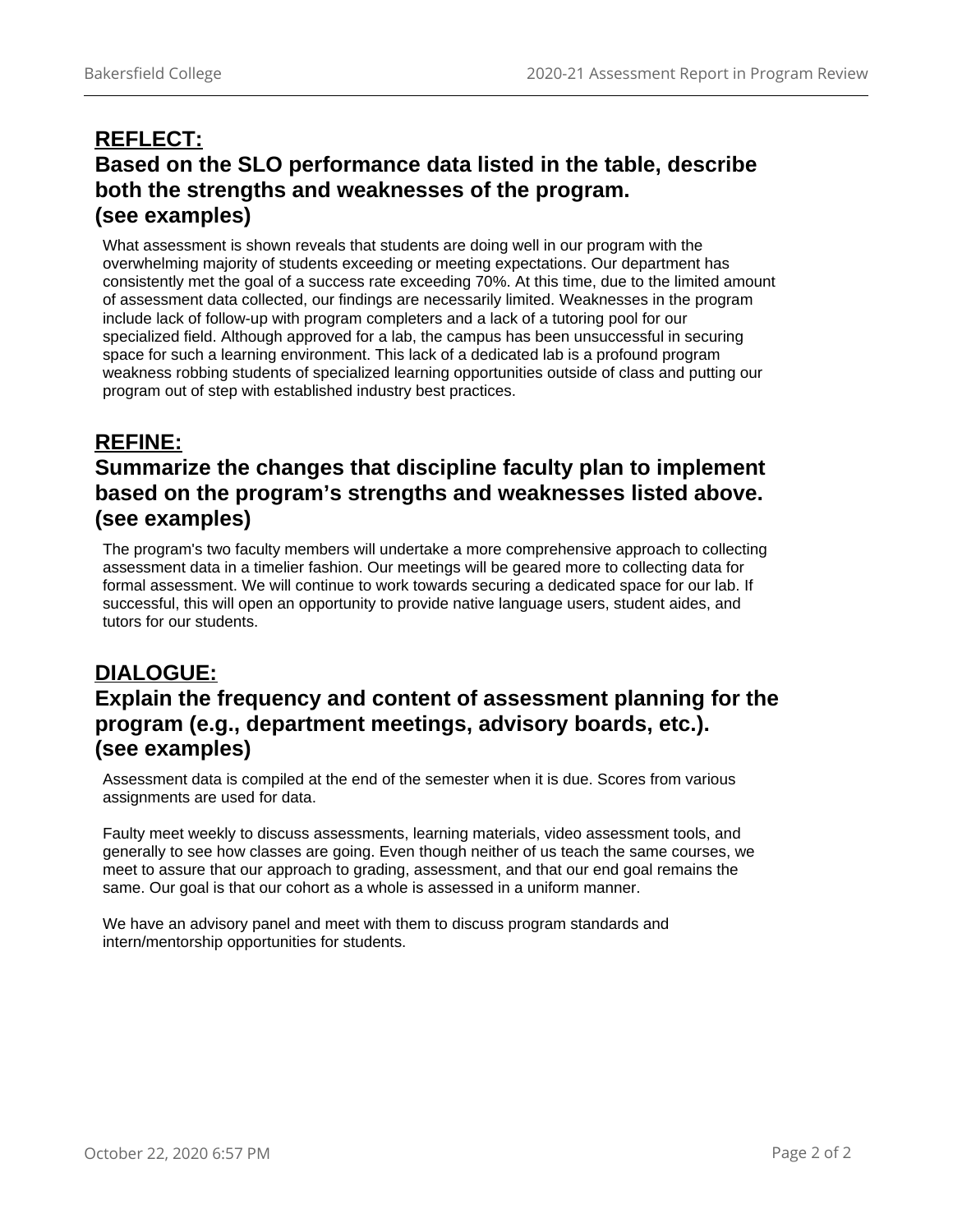• 2020-2021 3-Year Comprehensive Instructional Program Review Culinary Arts

**SI Section Templates:** Assessment Report (Part 1 Assessment Table) 2020-21, Assessment Report (Part 2 Responses) 2020- 21

# **Culinary Arts**

# **Assessment Report (Part 1 Assessment Table) 2020-21**

#### **2020-2021 3-Year Comprehensive Instructional Program Review Culinary Arts**

| <b>Courses</b>                      | % Students Exceeds | % Students Meets | % Students Doesn't<br><b>Meet</b> | % Students N/A |
|-------------------------------------|--------------------|------------------|-----------------------------------|----------------|
| FDSV B50- Introduction              |                    |                  |                                   |                |
| FDSV B51-Orientation                |                    |                  |                                   |                |
| FDSV B52- Sanitation                |                    |                  |                                   |                |
| FDSV B55a - Theory I                |                    |                  |                                   |                |
| FDSV B55b-Theory II                 |                    |                  |                                   |                |
| FDSV B55c-Lab I                     |                    |                  |                                   |                |
| FDSV B55d-Lab II                    |                    |                  |                                   |                |
| FDSV B55e-Advanced<br>Practicum     |                    |                  |                                   |                |
| FDSV B55f-Fundamental<br>of Baking  |                    |                  |                                   |                |
| FDSV B55k-Advanced<br><b>Baking</b> |                    |                  |                                   |                |
| FDSV B59-Management                 |                    |                  |                                   |                |
| FDSV B48WE-Work<br>Experience       |                    |                  |                                   |                |
| NUTR B10-Introduction               |                    |                  |                                   |                |
|                                     |                    |                  |                                   |                |

# **Assessment Report (Part 2 Responses) 2020-21**

**2020-2021 3-Year Comprehensive Instructional Program Review Culinary Arts**

### **PLAN:**

# **Describe the process, timing, and tools used to assess the courses for the program.**

# **([see examples\)](https://committees.kccd.edu/sites/committees.kccd.edu/files/AssessmentReport-Plan.pdf)**

We use the data collected during the grading of our major projects and our lab competencies. FDSV B50- Introduction- B50 is assessed using two major graded projects for the semester. The first project is due at mid-term and the other is due at the end of the semester. We are able to assist the student with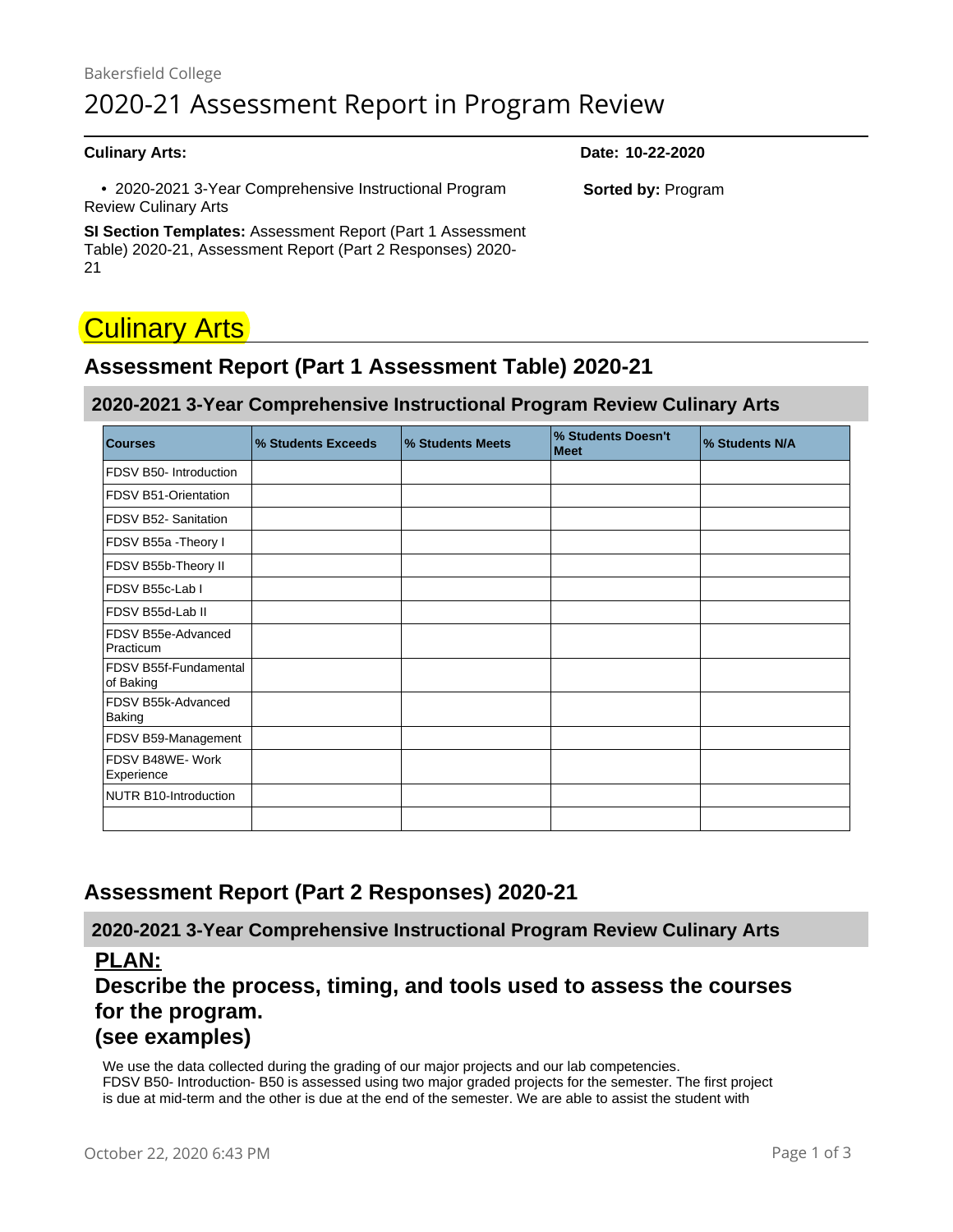their first project by allowing them to turn it in for review prior to the due date. The second project is assesses their ability to complete a long range project and comply with verbal instruction. FDSV B52- Sanitation- Sanitation is assessed using three major written test and their national Certification

for food safety results.

FDSV B55a -Theory I: This assessment for Theory class is the students' participation in MyLaband Mastering component of the weekly homework and the end of the semester project of their notes taken during lecture and demonstrations.

FDSV B55b-Theory II: This assessment for Theory class is the student's participation in MyLaband Mastering component of the weekly homework and the end of the semester project of their notes taken during lecture and demonstrations.

FDSV B55c-Lab I: Weekly assessment of skills used during the preparation of foods for service are provide to each student at the end of every class meeting. These assessments help the student know what areas need improvement. A grading rubric is utilized for this assessment.

FDSV B55d-Lab II: Weekly assessment of skills used during the preparation of foods for service are provide to each student at the end of every class meeting. These assessments help the student know what areas need improvement. A grading rubrics is utilized for this assessment.

FDSV B55e-Advanced Practicum; Student create at menu using guidelines set by the instructor and are assessed on their ability to provide quality, varied and a readable menu.

FDSV B55f-Fundamental of Baking: Weekly assessment of skills used during the preparation of foods for service are provide to each student at the end of every class meeting. These assessment help the student know what areas need improvement. A grading rubrics is utilized for this assessment.

FDSV B59-Management: Students are assessed on a semester length project that takes them from the design stage, planning stage, inventory and pricing portions of managing a menu from concept to production. Each section of the project is assessed for thoroughness and accuracy

# **REFLECT: Based on the SLO performance data listed in the table, describe both the strengths and weaknesses of the program. ([see examples\)](https://committees.kccd.edu/sites/committees.kccd.edu/files/AssessmentReport-Reflect.pdf)**

#### **Strengths:**

The strength of our program is the student is able to grow the skills and then transition from one class to the next higher skills attainment class. This method of instruction (building skills) prepares them better for the industry.

#### **Weaknesses:**

One weakness in the program has been a lack of advanced skills in Pastry and baking and catering. Transitioning traditionally hands-on courses to online only formats has also been challenging to faculty members which translates into the performance of our Culinary Arts students

## **REFINE: Summarize the changes that discipline faculty plan to implement based on the program's strengths and weaknesses listed above. ([see examples\)](https://committees.kccd.edu/sites/committees.kccd.edu/files/AssessmentReport-Refine_0.pdf)**

Faculty is currently working to expand the Pastry skills offerings to students. Due to restrictions in staffing, the Advanced Baking course can only be offered once a year instead of each semester. We are working on staffing choices to allow more offerings. The Culinary Arts faculty members are also collaborating on new and innovative projects and assignments for various courses that meet SLO assessment requirements while transitioning from in-person hands on courses to online courses. This includes creating demonstration videos and student engagement activities via audio/visual delivery methods.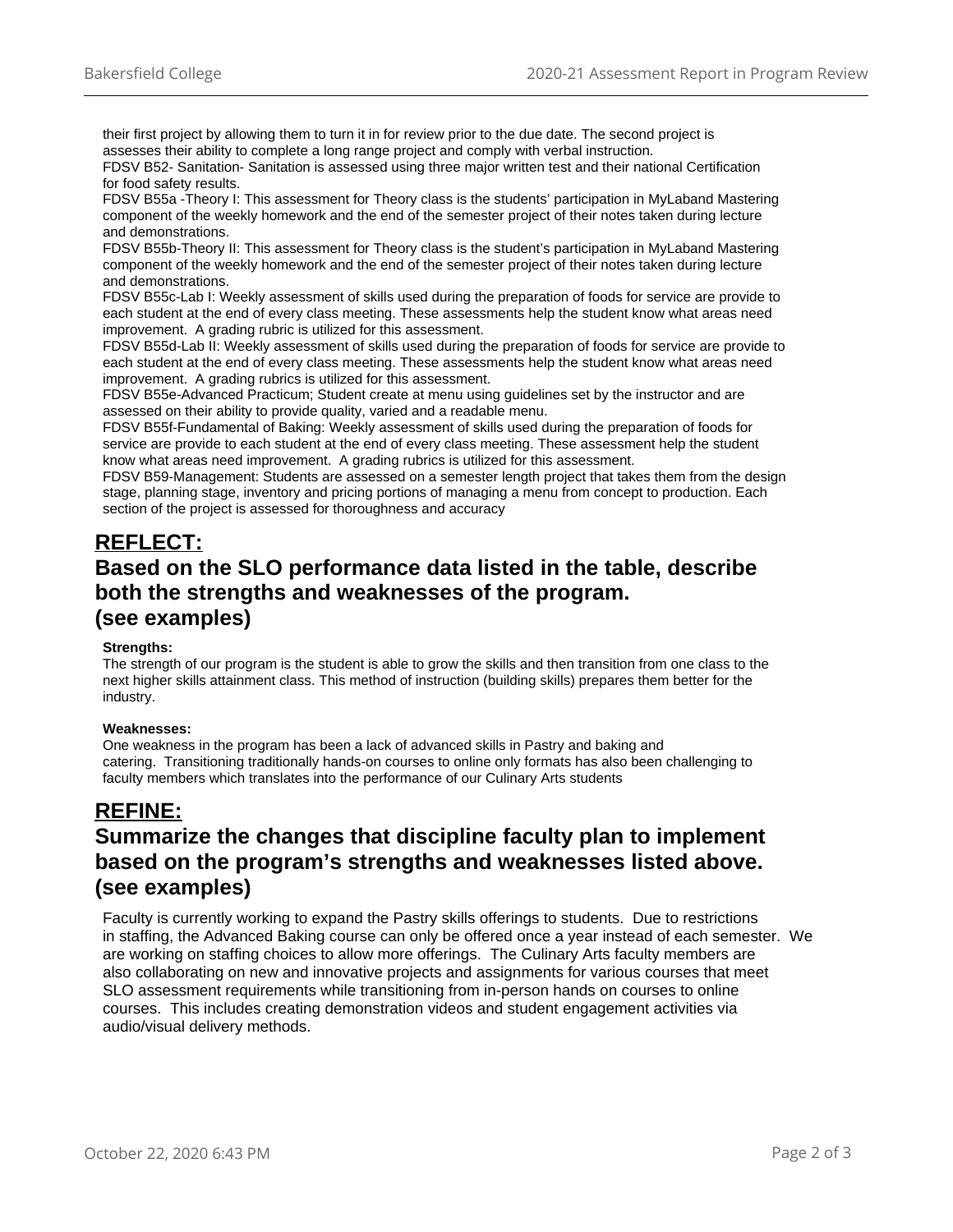# **DIALOGUE: Explain the frequency and content of assessment planning for the program (e.g., department meetings, advisory boards, etc.). ([see examples\)](https://committees.kccd.edu/sites/committees.kccd.edu/files/AssessmentReport-Dialogue.pdf)**

We meet on a weekly basis to review certain relevant aspects of each course. One of the blessings of having new faculty is our ability to discuss the areas of the program that work and why. And to have a fresh set of eyes to help evaluate that process. Faculty teaching the same courses are also encouraged to discuss what is working and not working throughout the semester to find trends and work to restructure assignments and exams for increased student success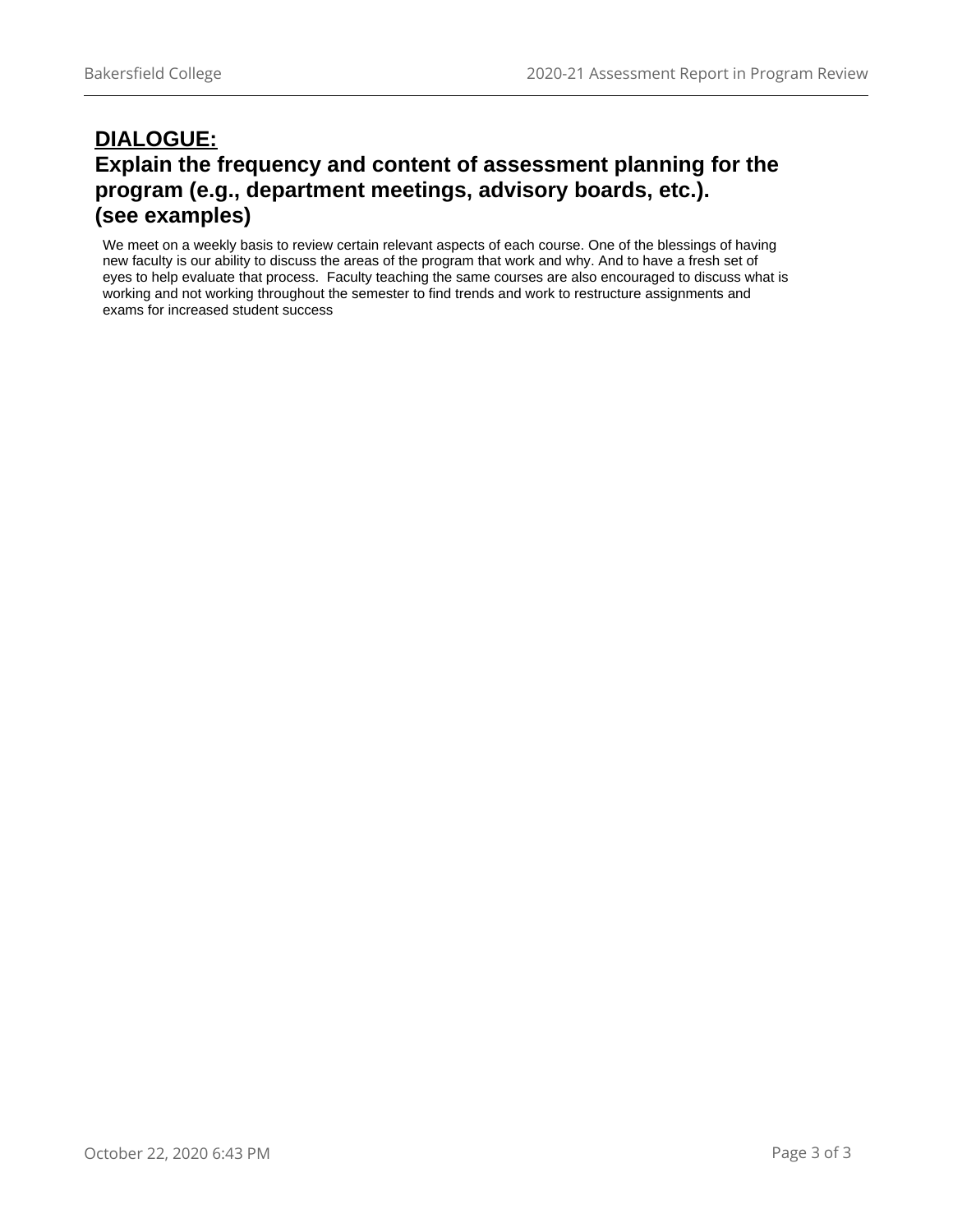# Bakersfield College 2020-21 Assessment Report in Program Review

 • 2020-2021 3-Year Comprehensive Instructional Program Review Human Services

**SI Section Templates:** Assessment Report (Part 1 Assessment Table) 2020-21, Assessment Report (Part 2 Responses) 2020- 21

# Human Services

# **Assessment Report (Part 1 Assessment Table) 2020-21**

#### **2020-2021 3-Year Comprehensive Instructional Program Review Human Services**

| <b>Courses</b> | <b>1% Students Exceeds</b> | <b>1% Students Meets</b> | <b>1% Students Doesn't</b><br><b>I</b> Meet | 1% Students N/A |
|----------------|----------------------------|--------------------------|---------------------------------------------|-----------------|
| HMSV B40       | 21%                        | 56%                      | 23%                                         |                 |
| IHMSV B5       | 35%                        | 65%                      | $0\%$                                       |                 |
|                |                            |                          |                                             |                 |

# **Assessment Report (Part 2 Responses) 2020-21**

#### **2020-2021 3-Year Comprehensive Instructional Program Review Human Services**

### **PLAN:**

# **Describe the process, timing, and tools used to assess the courses for the program.**

### **([see examples\)](https://committees.kccd.edu/sites/committees.kccd.edu/files/AssessmentReport-Plan.pdf)**

 The Program has two courses- HMSV B5 is the internship course, and HMSV B40 is Instroduction to Human Services. (3 units 54 hours) As the program has a smaller number of sections than others in the Department, its faculty and program manager are able to more frequently meet and coordinate their assessment tools. Both courses assess using written work and in and out of class essay assignments. However, HMSV B40 also uses objective in-class exams. HMSV B5 also requires the successful completion of the internship. This success is assessed through student essays, reports from the community sites, and meetings between community site managers and Program staff and faculty.

### **REFLECT:**

# **Based on the SLO performance data listed in the table, describe both the strengths and weaknesses of the program. ([see examples\)](https://committees.kccd.edu/sites/committees.kccd.edu/files/AssessmentReport-Reflect.pdf)**

The Program has consistently had very high SLO performances from students. In part, this is due to self-selection in that the vast majority of students have decided on at least exploring, if not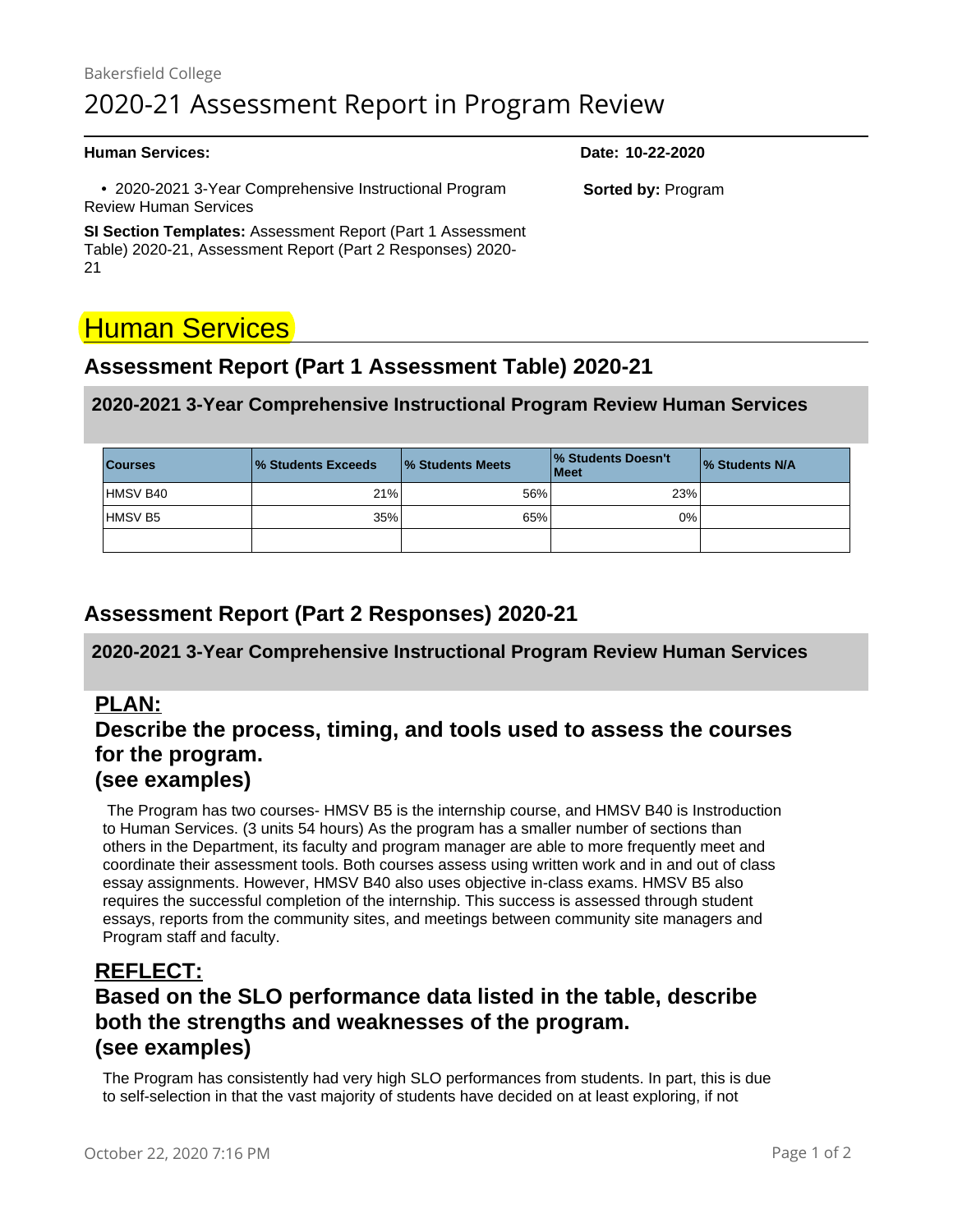attaining, a career in Human Services. Srenghts of the Program include faculty and staff experience, expertise, and relationships with community Human Services providers. The main weakness of the program is the limited time that the Program manager is contractually allowed per week. (19 hours)

# **REFINE:**

# **Summarize the changes that discipline faculty plan to implement based on the program's strengths and weaknesses listed above. ([see examples\)](https://committees.kccd.edu/sites/committees.kccd.edu/files/AssessmentReport-Refine_0.pdf)**

Although the SLO data for HMSV classes is high, there are changes that faculty will be making from

reviewing their SLO data as to continuously strive to achieve improved student learning:

1. Faaculty members have started implementing assessment tools with the SLO being addressed at

the top of the assignment. – this has made it easier to assess SLO achievement and makes clear to the

student the goal of the assignment.

2. Assessment meetings with Program faculty and staff have increased to include mulitple courageous conversations througout the semester, rather solely at the beginning and the ends of the semesters.

# **DIALOGUE:**

# **Explain the frequency and content of assessment planning for the program (e.g., department meetings, advisory boards, etc.). ([see examples\)](https://committees.kccd.edu/sites/committees.kccd.edu/files/AssessmentReport-Dialogue.pdf)**

Assessment meetings with Program faculty and staff have increased to include mulitple courageous conversations througout the semester, rather than solely at the beginning and the ends of the semesters.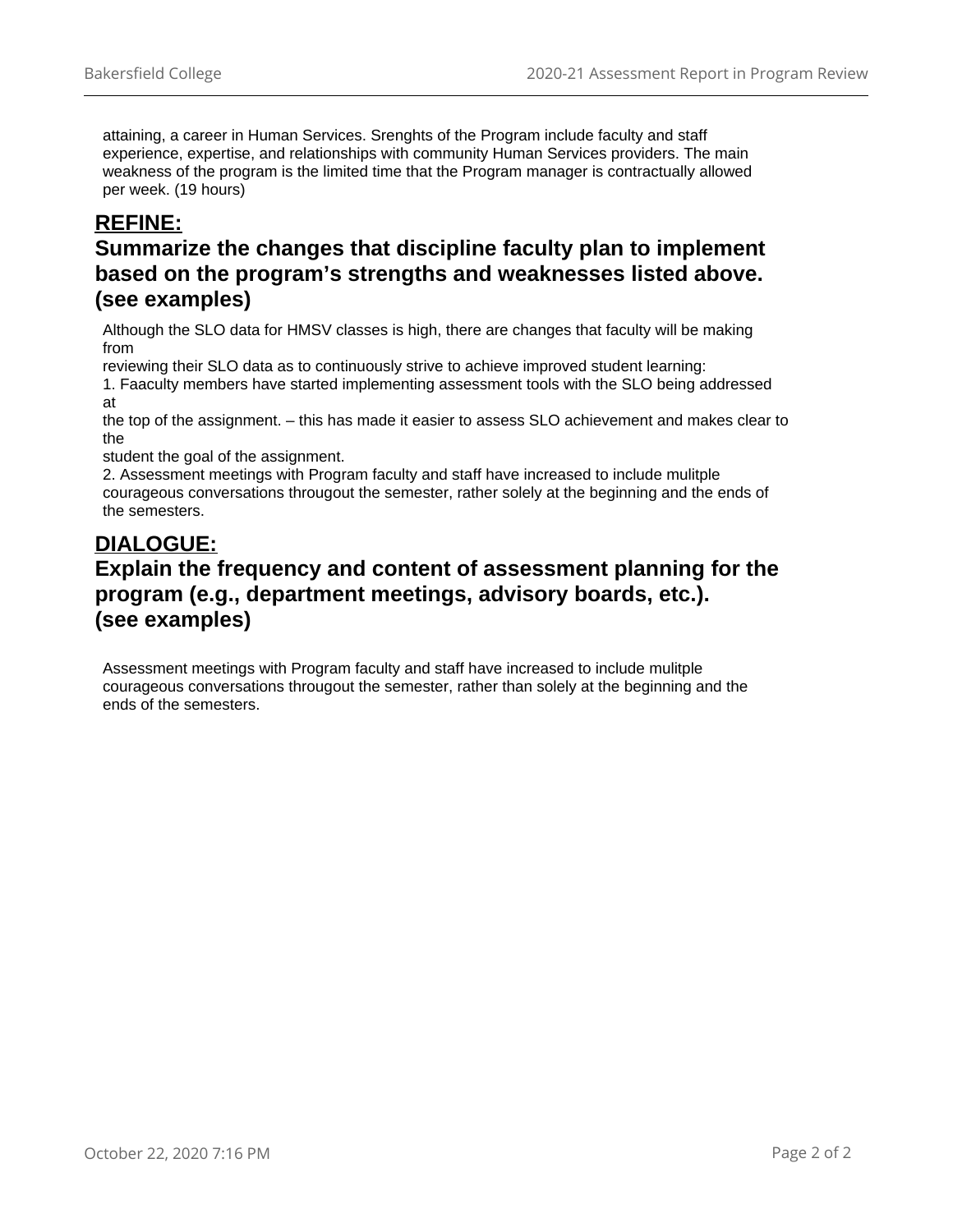• 2020-2021 Hybrid Instructional Program Review Library **Science** 

**SI Section Templates:** Assessment Report (Part 1 Assessment Table) 2020-21, Assessment Report (Part 2 Responses) 2020- 21

# **Library Science**

# **Assessment Report (Part 1 Assessment Table) 2020-21**

#### **2020-2021 Hybrid Instructional Program Review Library Science**

| <b>Courses</b> | <b>1% Students Exceeds</b> | <b>1% Students Meets</b> | <b>1% Students Doesn't</b><br>  Meet | 1% Students N/A |
|----------------|----------------------------|--------------------------|--------------------------------------|-----------------|
| LIBR B1        | 50%                        | 28.95%                   | 11.84%                               | 0%              |
| LIBR B55       | 26.27%                     | 68.53%                   | 5.2%                                 | $0\%$           |
|                |                            |                          |                                      |                 |

# **Assessment Report (Part 2 Responses) 2020-21**

#### **2020-2021 Hybrid Instructional Program Review Library Science**

### **PLAN:**

# **Describe the process, timing, and tools used to assess the courses for the program.**

# **([see examples\)](https://committees.kccd.edu/sites/committees.kccd.edu/files/AssessmentReport-Plan.pdf)**

There are normally at least two sections of LIBR B1 taught every semester, often three. One section each semester is dedicated to the Umoja learning community, while the other section(s) is open to all students. Each semester the librarians teaching B1 consult with one another before classes begin to determine which SLO they are scheduled to assess that semester. Each librarian assesses as they choose, which is most often done by isolating a particular homework assignment, quiz, or question(s) on the final that determines the student's understanding of that particular learning outcome.

LIBR B55 is assessed differently, since it consists of 7 sections of no-credit, no-grade 1-hour workshops taught mutiple times each semester. At the conclusion of each workshop session students are given an assignment to assess their mastery of the topic. The assignments are then graded with the established expectation being that 80% of students will score 70% or higher on the assignment. All 7 workshops (sections) are assessed every semester with 769 students submitting assignments during fall 2019 and spring 2020. This number was lower than normal due to the fact the workshops were cancelled in mid-March when the campus was closed because of COVID-19.

#### **Library Science: Date: 10-22-2020**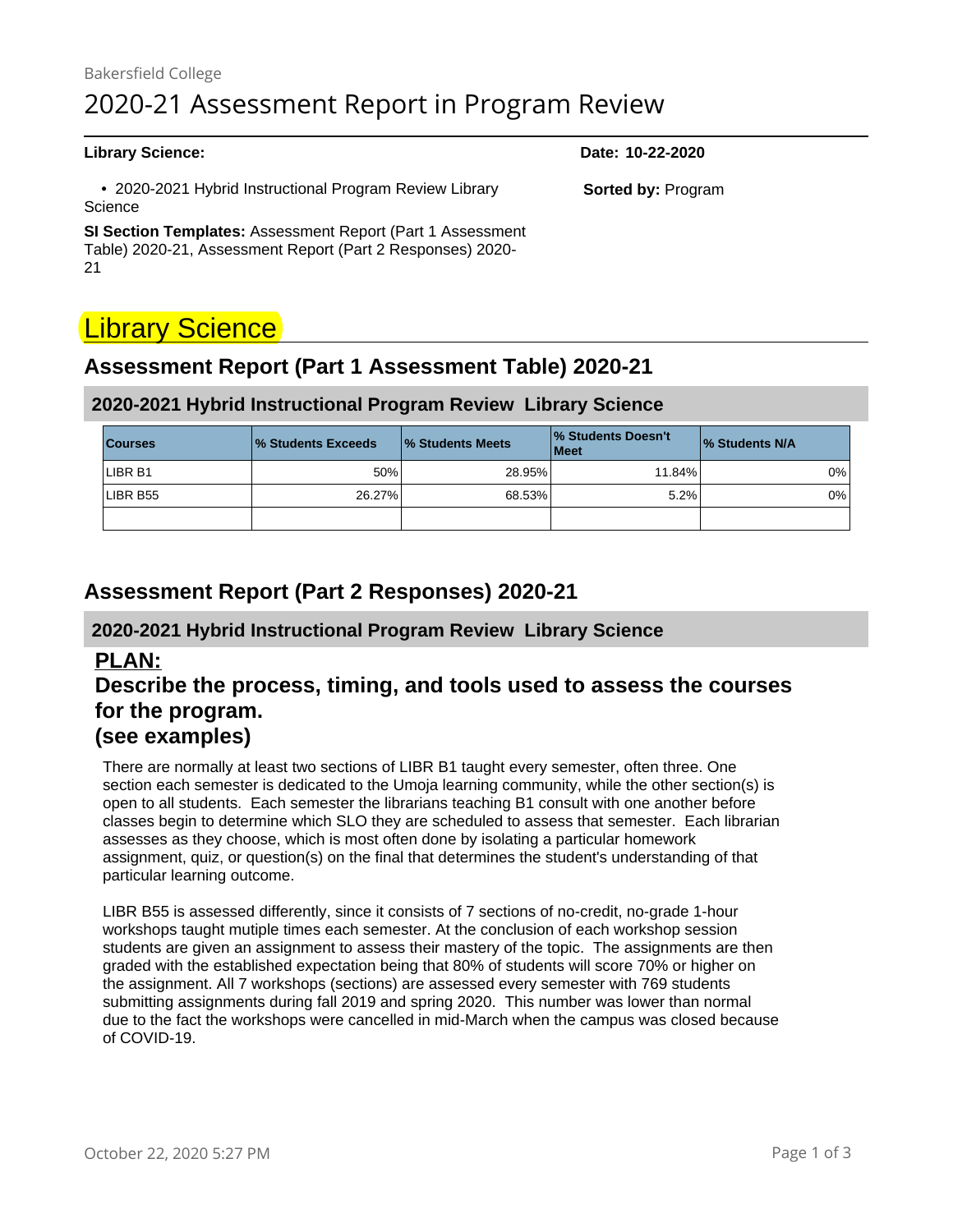# **REFLECT: Based on the SLO performance data listed in the table, describe both the strengths and weaknesses of the program. ([see examples\)](https://committees.kccd.edu/sites/committees.kccd.edu/files/AssessmentReport-Reflect.pdf)**

Librarians were pleased with the assessment data from both LIBR B1 and LIBR B55. The data from both courses shows that the library program is successful in teaching students in our courses the library research skills targeted in our SLOs and PLOS. In B55 nearly 95% of students met or exceeded the expectation of scoring at least 70% on the assignment. In LIBR B1, nearly 79% of students met or exceeded expectations as established by the instructor. But the concern is the 21% of students in LIBR B1 that didn't meet expectations. Each librarian that teaches is fastidious about reviewing assessments to determine where there may be weaknesses in instruction, misunderstanding of concepts, or poorly-worded quizzes or assignments and then refining to make improvements. In the case of B55 there will always be students -- due to the fact that they are unknown to the librarians teaching the class -- who make very little effort to listen or learn and then do poorly on assignments. Nevertheless, librarians still review all workshop assignments to catch common problems and then make changes to improve the teaching of certain concepts.

# **REFINE:**

# **Summarize the changes that discipline faculty plan to implement based on the program's strengths and weaknesses listed above. ([see examples\)](https://committees.kccd.edu/sites/committees.kccd.edu/files/AssessmentReport-Refine_0.pdf)**

Librarians will continue to carefully examine assessment data to isolate common problems students are having with concepts and refine or improve teaching methods. For example, in one section of LIBR B55 (Research Strategies), the librarian noticed that students consistently scored low in their understanding of Boolean operators, which are targeted in the SLO for that course. As a result, this librarian overhauled her assessment tool (the worksheet) to approach Boolean operators slightly differently. This change led to a marked increase in student scores on the questions about Boolean operators. All librarians do continual refinements of a similar sort to their assessments after reviewing the data for their workshops and courses

# **DIALOGUE: Explain the frequency and content of assessment planning for the program (e.g., department meetings, advisory boards, etc.). ([see examples\)](https://committees.kccd.edu/sites/committees.kccd.edu/files/AssessmentReport-Dialogue.pdf)**

Librarians have the luxury of working together most of the day, every day. Though conversations about assessment and improvement are regularly part of department meetings, it is also a topic of informal discussions that we have with one another throughout any given workday -- after teaching a workshop or after interacting with a student at the reference desk, for example.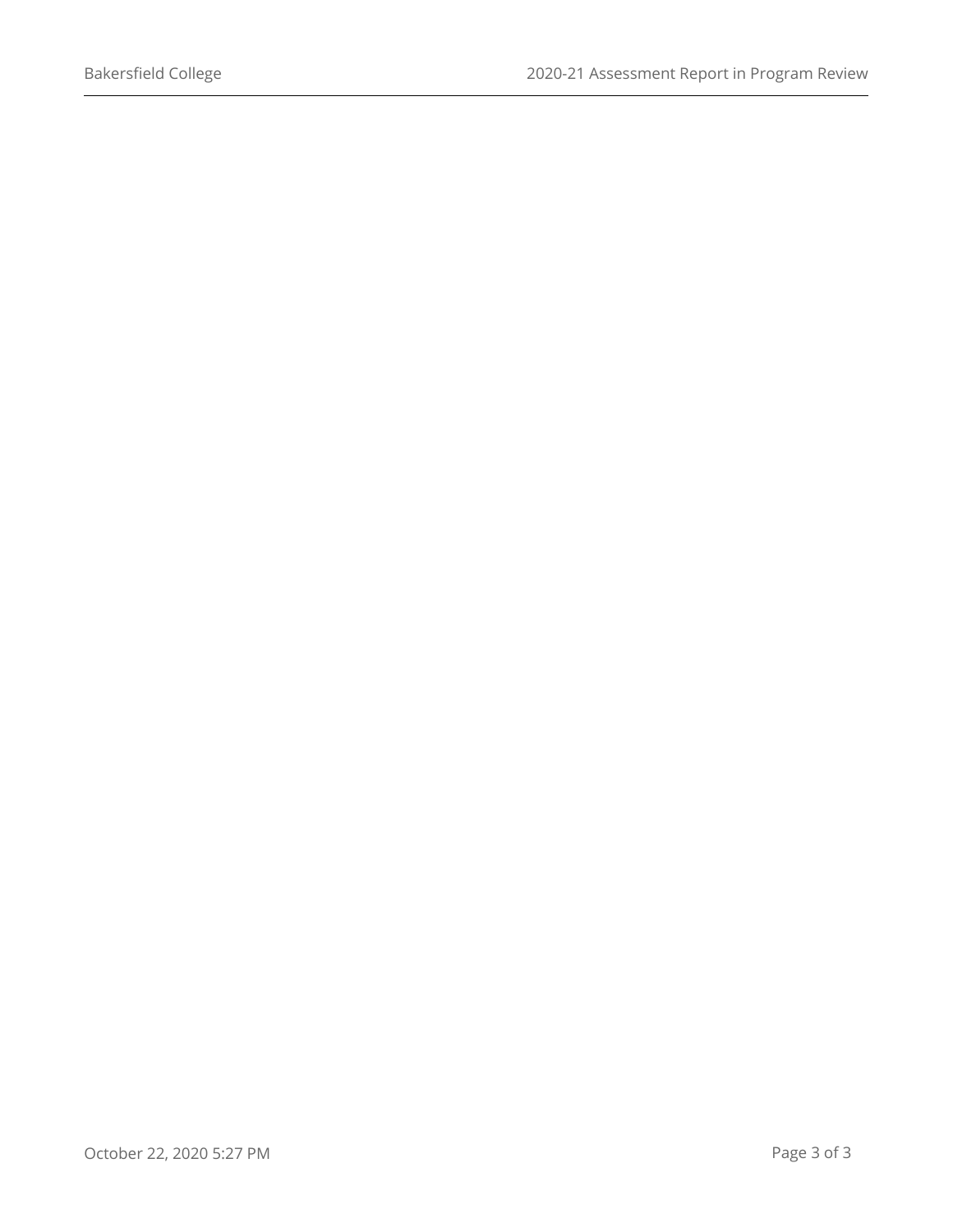# Bakersfield College 2020-21 Assessment Report in Program Review

#### **Vocational Nursing: Date: 10-22-2020**

 • 2020-2021 Instructional Program Review Vocational Nursing

**SI Section Templates:** Assessment Report (Part 1 Assessment Table) 2020-21, Assessment Report (Part 2 Responses) 2020- 21

# Vocational Nursing

# **Assessment Report (Part 1 Assessment Table) 2020-21**

**2020-2021 Instructional Program Review Vocational Nursing**

| <b>Courses</b> | % Students Exceeds | % Students Meets | % Students Doesn't<br>Meet | % Students N/A |
|----------------|--------------------|------------------|----------------------------|----------------|
| VNRSB67        |                    |                  |                            |                |
| VNRSB68        |                    |                  |                            |                |
| VNRB69         | 2%                 |                  |                            | 0%             |
| VNRSB69L       |                    |                  |                            |                |
| VNRSB79        |                    |                  |                            |                |
| VNRSB79L       |                    |                  |                            |                |
| VNRSB83        |                    |                  |                            |                |
| VNRSB84        |                    |                  |                            |                |
| VNRSB88        |                    |                  |                            |                |
| VNRSB88L       |                    |                  |                            |                |
| VNRSB89        |                    |                  |                            |                |
| VNRSB89L       |                    |                  |                            |                |
|                |                    |                  |                            |                |

# **Assessment Report (Part 2 Responses) 2020-21**

**2020-2021 Instructional Program Review Vocational Nursing**

#### **PLAN:**

**Describe the process, timing, and tools used to assess the courses for the program.**

### **([see examples\)](https://committees.kccd.edu/sites/committees.kccd.edu/files/AssessmentReport-Plan.pdf)**

The VN Program has elected to evaluate all SLOs annually. Each VN course is only offered once a year but all course assessment data is completed at the end of the Spring semester.

Student learning objectives are assessed utilizing classroom didactics that align with course content. The Vocational Nursing (VN) program utilizes PowerPoint, group projects, case studies, and clinical skills to accomplish course objectives.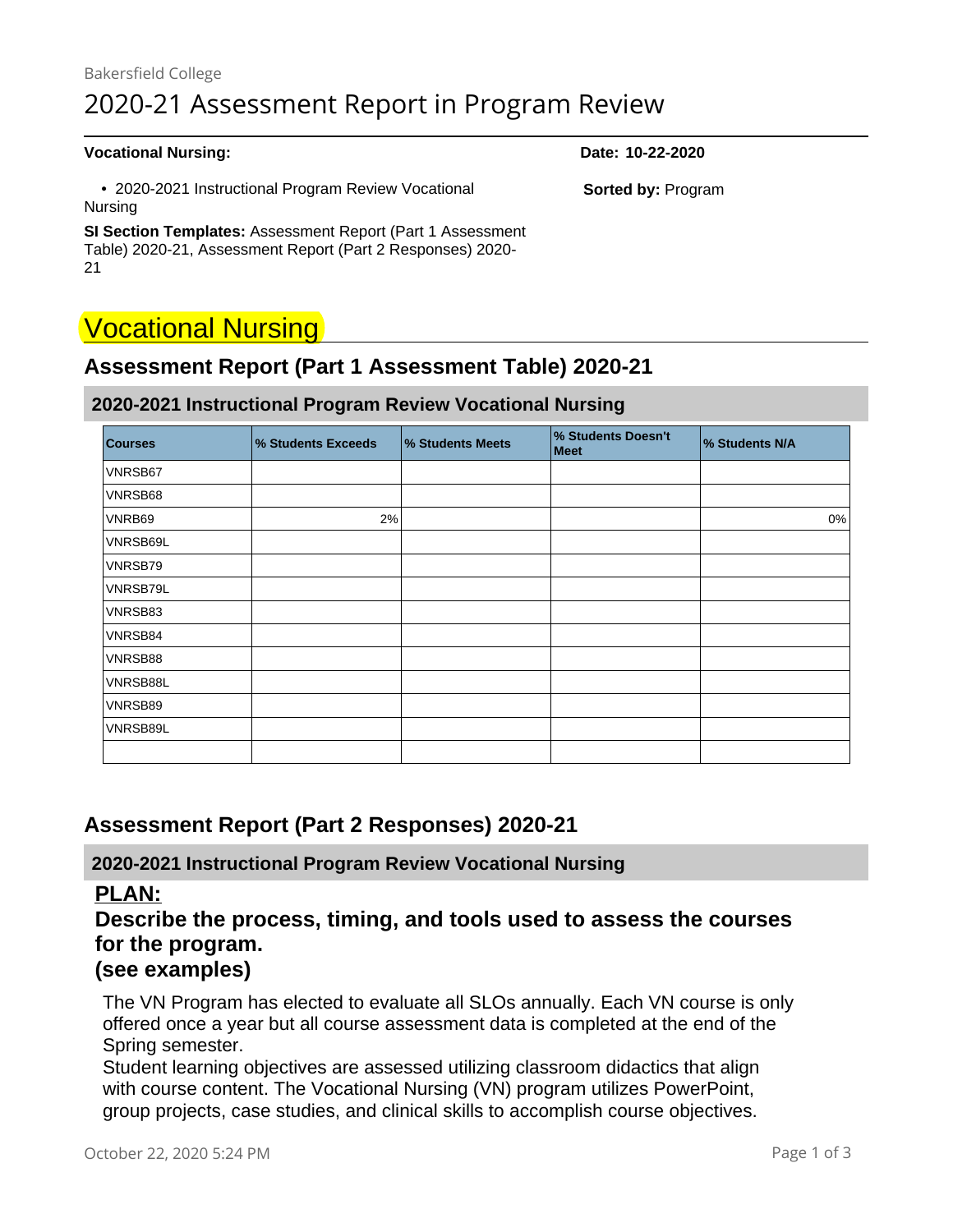The program measures student learning through formative methods such as inclass assignments, discussions, and skills lab and classroom participation and summative methods such as examinations, quizzes, individual and group presentations, and written nursing process care plans. VNRS B69L (Level 1 – Foundations of Vocational Nursing Practice Laboratory) is structured so that students obtain a pass or fail to advance within the course to level 2. This is done via skills lab testing on week 15, where students are expected to be proficient in all required skills, but randomly tested on three skills for the day. VNRSB79L (Level 2 - Medical Surgical Nursing Laboratory) uses two written nursing process care plans (one assigned during weeks 2-8 and a second assigned during weeks 9-14) where students are expected to obtain a cumulative score of 75% in order to pass the course and progress to level 3. VNRSB89L (Level 3 – Advanced Medical Surgical Nursing Laboratory) uses a written nursing process care plan and an oral nursing process presentation during the semester where students are expected to obtain a 75% on each in order to pass the course. The VN program is committed to the success of student's strategies involves intrusive intervention and communication with students. Faculty members are assigned a group of students to mentor during Level 1. This allows for assessment of student study strategies, time management and school/work/life balance by an experienced nursing faculty member who can provide or guide students to needed resources in Level 1.

# **REFLECT:**

# **Based on the SLO performance data listed in the table, describe both the strengths and weaknesses of the program. ([see examples\)](https://committees.kccd.edu/sites/committees.kccd.edu/files/AssessmentReport-Reflect.pdf)**

Unfortunately due to a lack of data, a true overall analysis of the strengths and weakness of the program cannot be made. The only course that was evaluated, where students did not meet the SLOs, is in VNRS B69 and 69L. This a a fundaments nursing course and often has a higher course failure rate than other courses in the program. This is the first true nursing course the students will take and many recognize that the rigors of the program exceed their interest in nursing or their ability to complete the program. The lack of data in other courses demonstrates a need for improvement of inputting data and an investigation as to why this occurred (faculty lack of knowledge, technical difficulties, assessments not performed, etc.). We will make it a program goal to get 100% compliance with completing course assessment in the 2020/21 academic year. Despite the lack of SLO performance data, the nursing program uses other methods to determine strengths and weakness of the program. Measurements

that validate program success includes retention and success rates. Our program on-time completion is 78%, and our NCLEX-PN (National Council Licensure Examination Practical Nurse aka Nursing Board Examination) pass rates for Quarters 1-4 of 2019 were 95%, based upon a total of 20 students. The faculty recognize the need for improvement in the areas of on-time completion and have implemented strategies to aid in improvement as delineated appropriately for the program. Our